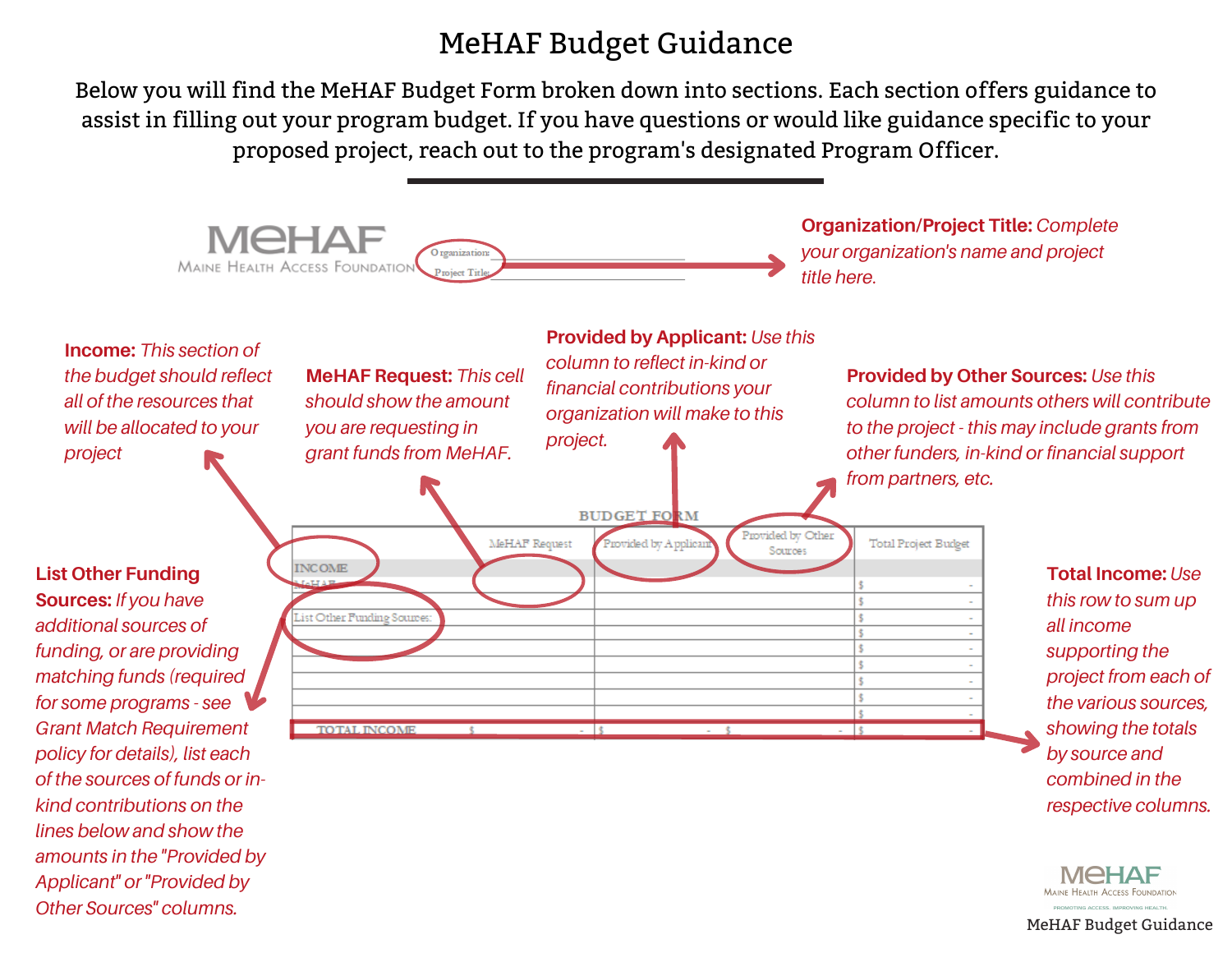**Expenses:** *The expense section of the budget should show how you are projecting spending all of the resources listed above in the income section, by funding source and in total, as indicated in each of the columns.*

## **Direct (Program) Expenses:** *These are expenses that are specific to the work you will do to complete this project. Use the line items listed to detail your expected expenses by category, adding any additional categories you may need as line items under "other".*

| <b>EXPENSES</b><br>Direct (Program) Expenses  |        |                   |             |  |
|-----------------------------------------------|--------|-------------------|-------------|--|
| Wages & Sparies                               |        |                   |             |  |
| Payroll Taxes & Fringe                        |        |                   |             |  |
| Consultants                                   |        |                   |             |  |
| Meeting Expenses                              |        |                   |             |  |
| Office Supplies                               |        |                   |             |  |
| Postage & Courier                             |        |                   |             |  |
| Printing & Copying                            |        |                   |             |  |
| Program Materials                             |        |                   |             |  |
| Program Partners                              |        |                   |             |  |
| Rent & Utilities                              |        |                   |             |  |
| Telephone & Internet                          |        |                   |             |  |
| Tiavel: Giantee Meetings                      |        |                   |             |  |
| Travel: Other                                 |        |                   |             |  |
| Other (specify)                               |        |                   |             |  |
|                                               |        |                   |             |  |
|                                               |        |                   |             |  |
| Sub-total Direct Expense<br>¢                 | $\sim$ | $-5$              | ŝ<br>$\sim$ |  |
| Indirect (Organizational)<br><b>ENDINGERS</b> |        |                   |             |  |
| TOTAL EVPENSES:*                              |        | $\sim$ $\epsilon$ |             |  |

## **Total Expenses:**

*Amounts on this row must equal the income amounts shown in the top section of the budget form. The total in the MeHAF Request column, including Indirect Costs from the line above, may not exceed the maximum annual grant amount specified in the RFP.*

**Indirect (Organizational) Expenses:***"Indirect costs" are costs which are incurred by an organization in the execution of its activities but which cannot be readily identified with a particular activity. Indirect costs may include general overhead costs, such as bank, payroll processing and audit fees; liability insurance; office equipment purchase or maintenance not directly related to the project; and salaries and benefits of executive or administrative personnel who are not directly engaged in the project. See MeHAF's Indirect Costs Policy for additional detail.*